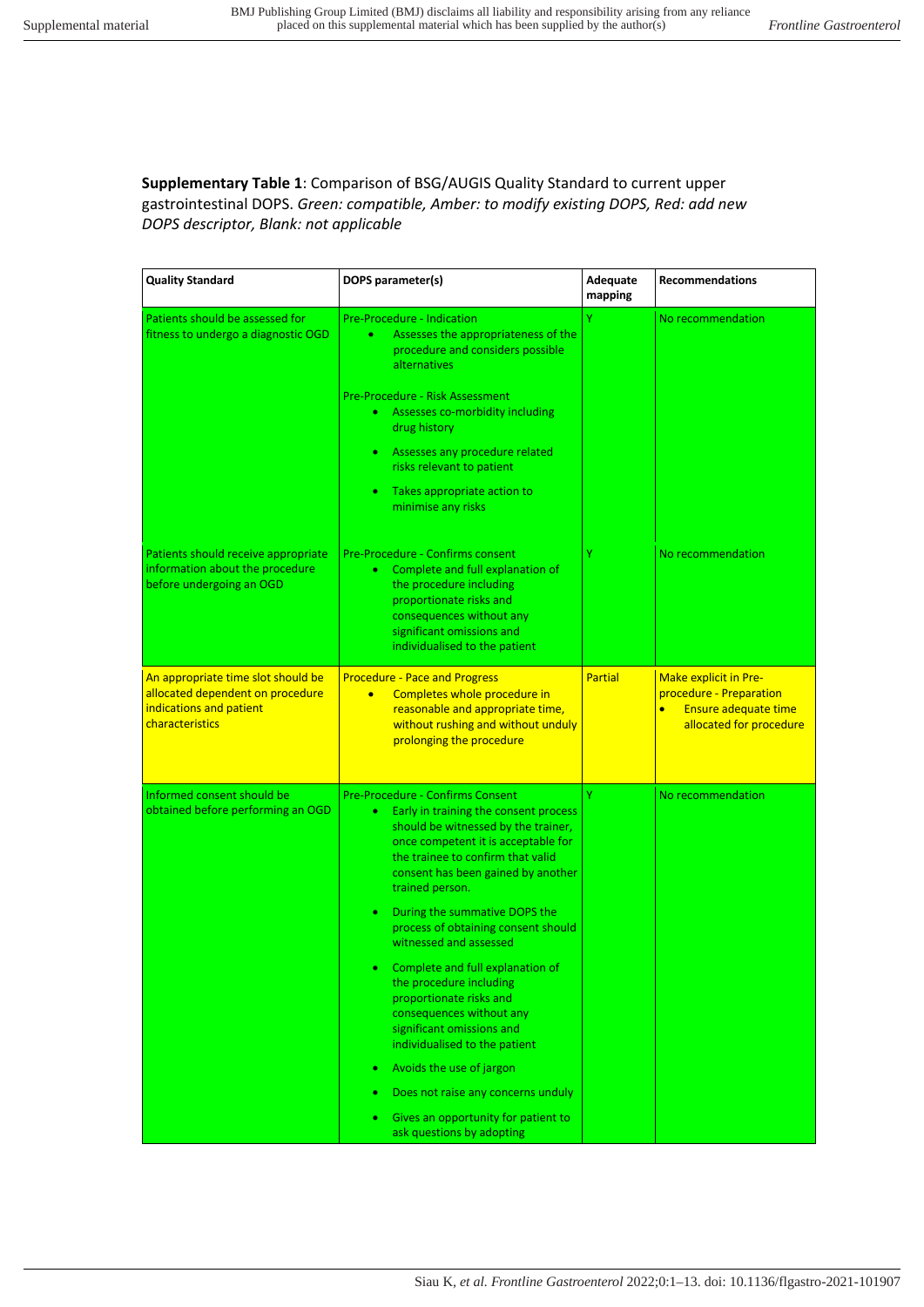| A safety checklist should be<br>completed before starting an OGD<br>A checklist should be undertaken<br>after completing an OGD, before the                            | appropriate verbal<br>and non-verbal behaviours<br>Develops rapport with the patient<br>Respects the patient's own views,<br>concerns and perceptions<br>Pre-Procedure - Preparation<br>Ensures all appropriate pre-<br>$\bullet$<br>procedure checks are performed as<br>per local policies<br><b>ENTS - Leadership</b>                                         | Ÿ<br><b>Partial</b>        | No recommendation<br><b>Add to Post-Procedure</b>      |
|------------------------------------------------------------------------------------------------------------------------------------------------------------------------|------------------------------------------------------------------------------------------------------------------------------------------------------------------------------------------------------------------------------------------------------------------------------------------------------------------------------------------------------------------|----------------------------|--------------------------------------------------------|
| patient leaves the room                                                                                                                                                | Supports safety and quality by<br>$\bullet$<br>adhering to current protocols and<br>codes of clinical practice                                                                                                                                                                                                                                                   |                            | Completes sign-out of<br>$\bullet$<br><b>Checklist</b> |
| Only an endoscopist with<br>appropriate training and the<br>relevant competencies should<br>independently perform OGD                                                  | <b>ENTS - Leadership</b><br>Supports safety and quality by<br>$\bullet$<br>adhering to current protocols and<br>codes of clinical practice<br><b>BSG Quality and Safety Indicators - Staffing</b><br>Only staff assessed to be competent<br>٠<br>for that task are allowed to practice<br>without supervision                                                    | Implicit in<br><b>DOPS</b> | No recommendation                                      |
| We suggest that endoscopists should<br>aim to perform a minimum of 100<br>OGDs a year, to maintain a high-<br>quality examination standard                             | N/A                                                                                                                                                                                                                                                                                                                                                              | Post-<br>Accreditatio<br>n | No recommendation                                      |
| UGI endoscopy should be performed<br>with high-definition video<br>endoscopy systems, with the ability<br>to capture images and take biopsies                          | <b>Pre-Procedure - Equipment Check</b><br><b>Ensures the available scope is</b><br>$\bullet$<br>appropriate for the current patient.<br><b>Ensures the endoscope is</b><br>$\bullet$<br>functioning normally before<br>attempting<br>insertion checking all channels and<br>connections, light source and<br>angulation locks are off.                           | <b>Partial</b>             | No recommendation -<br>beyond scope of DOPS            |
| Intravenous sedation and local<br>anaesthetic throat spray can be used<br>in conjunction if required. Caution<br>should be exercised in those at risk<br>of aspiration | <b>Pre-Procedure - Sedation</b><br>When indicated inserts and secures<br>IV access and uses appropriate<br>topical anaesthesia<br>Uses sedation and/or analgesic<br>$\bullet$<br>doses in keeping with current<br>guidelines and in the context of the<br>physiology of the patient<br>Drug doses checked and confirmed<br>$\bullet$<br>with the assisting staff | Ÿ                          | No recommendation                                      |
| A complete OGD should assess all<br>relevant anatomical landmarks and<br>high-risk stations                                                                            | <b>Visualisation</b>                                                                                                                                                                                                                                                                                                                                             | Y                          | No recommendation                                      |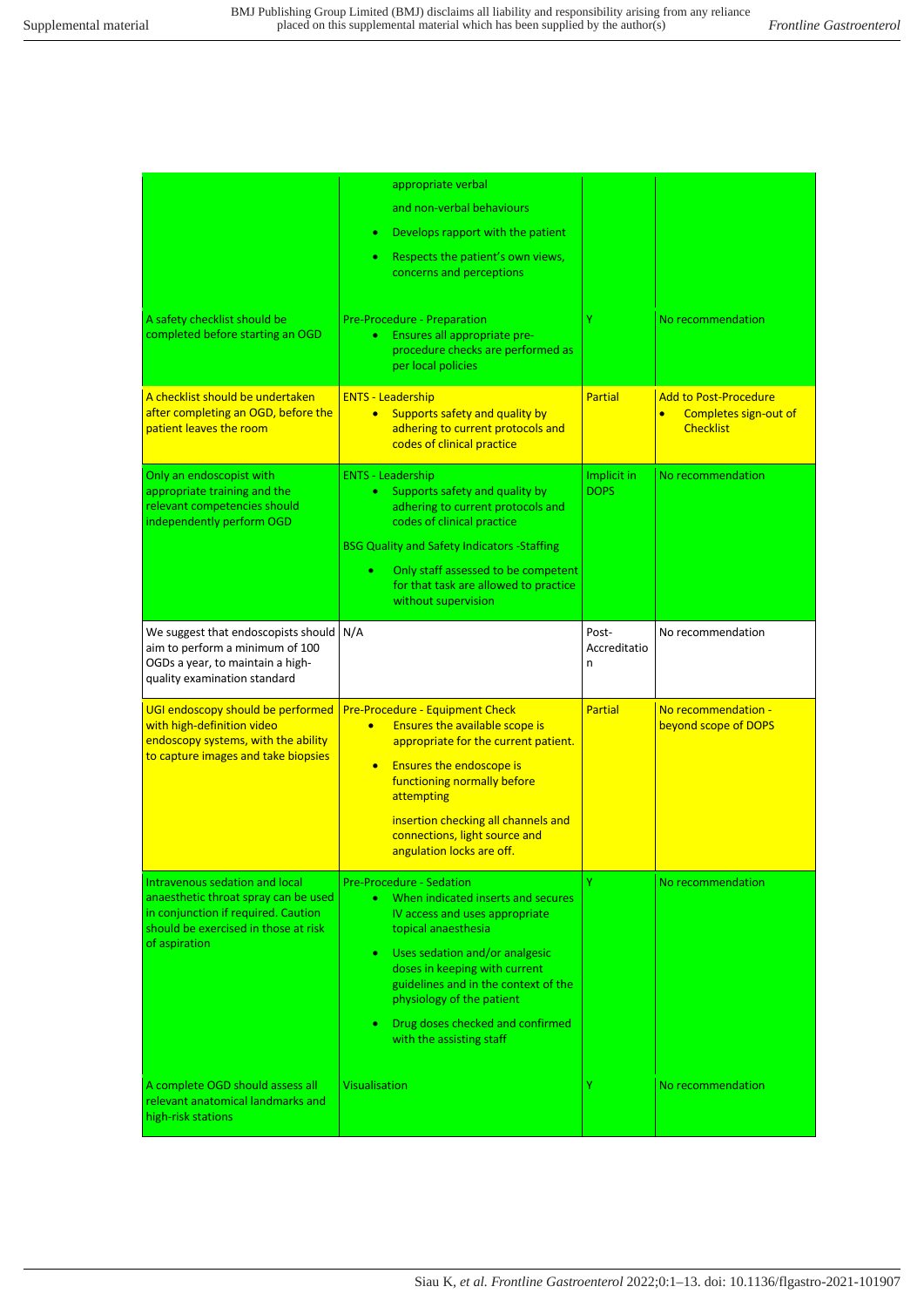| <b>Photodocumentation should be</b><br>made of relevant anatomical<br>landmarks and any detected lesions                                                                                                               |                                                                                                                                                                                 | N       | <b>Add in Procedure -</b><br><b>Visualisation</b><br><b>Photodocuments landmarks</b><br>and lesions according to<br>current guidelines |
|------------------------------------------------------------------------------------------------------------------------------------------------------------------------------------------------------------------------|---------------------------------------------------------------------------------------------------------------------------------------------------------------------------------|---------|----------------------------------------------------------------------------------------------------------------------------------------|
| The quality of mucosal visualisation<br>should be reported.                                                                                                                                                            | <b>Post-Procedure - Report Writing</b><br>Records a full and accurate<br>$\bullet$<br>description of procedure and<br>findings                                                  | Partial | <b>Add in Report Writing</b><br>Includes quality of<br>$\bullet$<br>mucosal visualisation                                              |
| <b>Adequate mucosal visualisation</b><br>should be achieved by a<br>combination of adequate air<br>insufflation, aspiration and the use<br>of mucosal cleansing techniques                                             | <b>Insertion and Withdrawal - Suction/Air/lens</b><br>cleaning<br>Well-judged and timely use of<br>$\bullet$<br>distension, suction and lens<br>clearing.                       | Partial | <b>Add in Insertion and</b><br><b>Withdrawal</b><br><b>Uses mucosal cleaning</b><br>techniques                                         |
| It is suggested that the inspection<br>time during a diagnostic OGD should<br>be recorded for surveillance<br>procedures, such as Barrett's<br>oesophagus and gastric<br>atrophy/intestinal metaplasia<br>surveillance |                                                                                                                                                                                 | N       | <b>Add in Report Writing</b><br><b>Reports inspection time</b><br>for surveillance<br>procedures                                       |
| Where a lesion is identified, this<br>should be described using the Paris<br>classification and targeted biopsies<br>taken                                                                                             | <b>Post-Procedure - Report Writing</b><br>Uses appropriate endoscopy scoring<br>٠<br>systems                                                                                    | Ÿ       | No recommendation - DOPS<br>parameters generic to cover<br>multiple situations                                                         |
| Endoscopy units should adhere to<br>safe sedation practice                                                                                                                                                             | N/A                                                                                                                                                                             |         |                                                                                                                                        |
| The length of a Barrett's segment<br>should be classified according to the<br>Prague classification                                                                                                                    | <b>Post-Procedure - Report Writing</b><br>Uses appropriate endoscopy scoring<br>٠<br>systems                                                                                    | Ÿ       | No recommendation - DOPS<br>parameters generic to cover<br>multiple situations                                                         |
| Where a lesion is identified within a<br>Barrett's segment, this should be<br>described using the Paris<br>classification and targeted biopsies<br>taken                                                               | <b>Post-Procedure - Report Writing</b><br>Uses appropriate endoscopy scoring<br>٠<br>systems                                                                                    | Y       | No recommendation - DOPS<br>parameters generic to cover<br>multiple situations                                                         |
| When no lesions are detected within<br>a Barrett's segment, biopsies should<br>be taken in accordance with the<br>Seattle protocol If squamous<br>neoplasia is suspected, full                                         | <b>Management of Findings - Management</b><br>Takes appropriate specimens as<br>٠                                                                                               | Y       | No recommendation - DOPS<br>parameters generic to cover                                                                                |
| assessment with enhanced imaging<br>and/or Lugol's chromo-endoscopy is<br>required                                                                                                                                     | indicated by the pathology and<br>clinical context.<br>Recognition<br>Appropriate use of mucosal<br>enhancement techniques.                                                     |         | multiple situations                                                                                                                    |
| Oesophageal ulcers and oesophagitis<br>that is grade D or atypical in<br>appearance, should be biopsied,<br>with further evaluation in 6 weeks<br>after PPI therapy                                                    | <b>Management of Findings - Management</b><br>Takes appropriate specimens as<br>$\bullet$<br>indicated by the pathology and<br>clinical context.<br>Post-Procedure - Management | Υ       | No recommendation - DOPS<br>parameters generic to cover<br>multiple situations                                                         |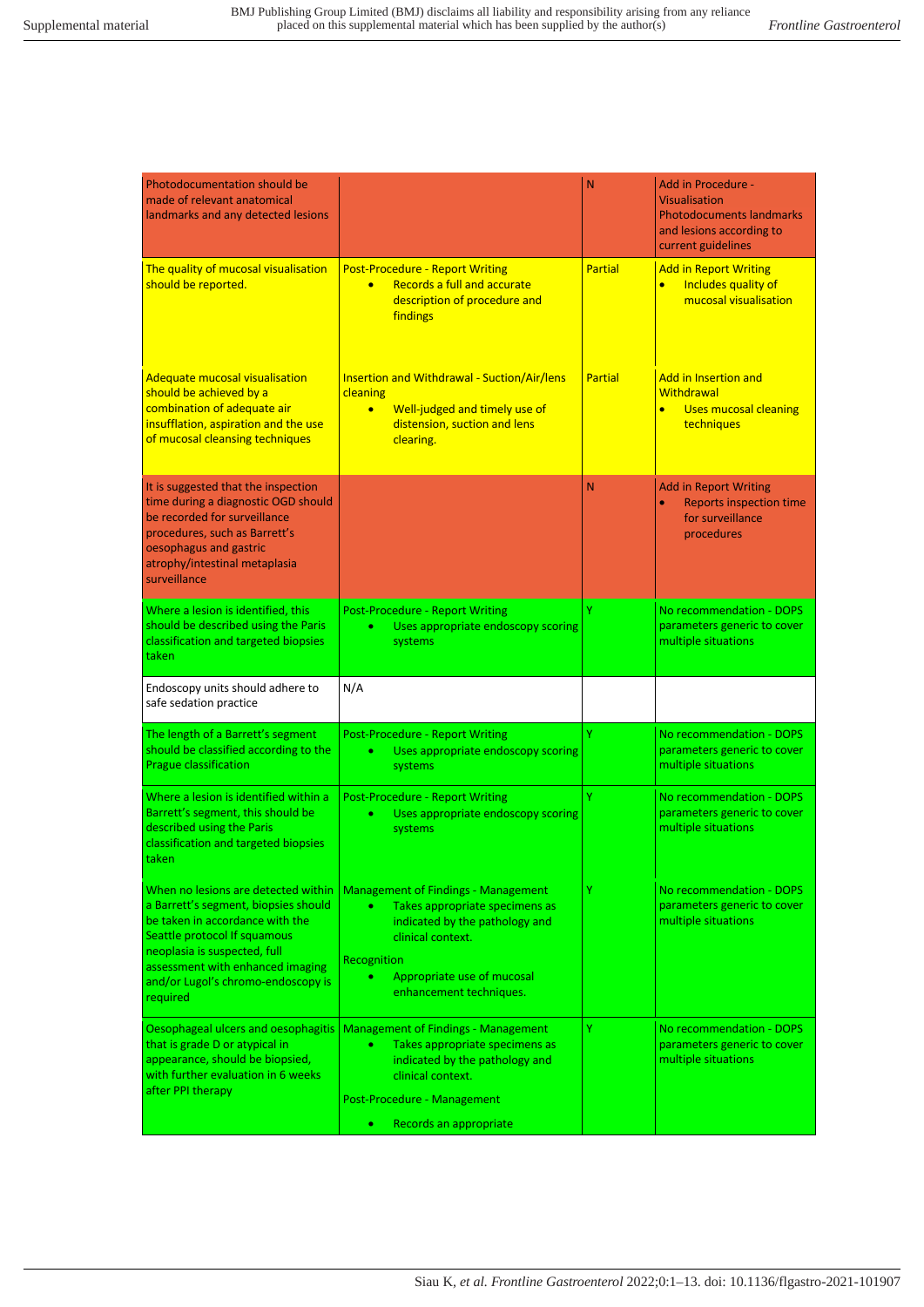|                                                                                                                                                                                                                                | management plan (including<br>medication, further                                                                                                                                                                                                                                                                                |                |                                                                                                                         |
|--------------------------------------------------------------------------------------------------------------------------------------------------------------------------------------------------------------------------------|----------------------------------------------------------------------------------------------------------------------------------------------------------------------------------------------------------------------------------------------------------------------------------------------------------------------------------|----------------|-------------------------------------------------------------------------------------------------------------------------|
| The presence of an inlet patch<br>should be photo-documented.<br>The presence of a hiatus hernia<br>should be documented and<br>measured                                                                                       | <b>Management of Findings - Recognition</b><br>Rapid, accurate and thorough<br>$\bullet$<br>determination of normal and<br>abnormal findings.<br><b>Post-Procedure - Report Writing</b><br>Records a full and accurate<br>$\bullet$<br>description of procedure and<br>findings<br>Uses appropriate endoscopy scoring<br>systems | <b>Partial</b> | <b>Add in Management of</b><br><b>Findings - Recognition</b><br><b>Photodocuments</b><br>$\bullet$<br>abnormal findings |
| Biopsies from two different regions<br>in the oesophagus should be taken<br>to rule out eosinophilic oesophagitis<br>in those presenting with<br>dysphagia/food bolus obstruction,<br>where an alternate cause is not<br>found | <b>Management of Findings - Management</b><br>$\bullet$<br>Takes appropriate specimens as<br>indicated by the pathology and<br>clinical context.                                                                                                                                                                                 | Ÿ              | No recommendation - DOPS<br>parameters generic to cover<br>multiple situations                                          |
| Varices should be described<br>according to a standardised<br>classification                                                                                                                                                   | <b>Post-Procedure - Report Writing</b><br>Records a full and accurate<br>۰<br>description of procedure and<br>findings<br>Uses appropriate endoscopy scoring<br>systems                                                                                                                                                          | Ÿ              | No recommendation - DOPS<br>parameters generic to cover<br>multiple situations                                          |
| Strictures should be biopsied to<br>exclude malignancy before dilatation                                                                                                                                                       | <b>Management of Findings - Management</b><br>$\bullet$<br>Takes appropriate specimens as<br>indicated by the pathology and<br>clinical context.<br>Performs endoscopic therapy or<br>٠<br>interventions appropriately for the<br>pathology and clinical context<br>(includes taking no action)                                  | Ÿ              | No recommendation - DOPS<br>parameters generic to cover<br>multiple situations                                          |
| <u>Gastric ulcers should be biopsied</u><br>and re-evaluated after appropriate<br>treatment, including H. pylori<br>eradication where indicated, within<br>6-8 weeks                                                           | <b>Management of Findings - Management</b><br>٠<br>Takes appropriate specimens as<br>indicated by the pathology and<br>clinical context.<br>Post-Procedure - Management<br>Records an appropriate<br>٠<br>management plan (including<br>medication, further investigation<br>and responsibility for follow-up).                  |                | No recommendation - DUPS<br>parameters generic to cover<br>multiple situations                                          |
| Where there are endoscopic<br>features of gastric atrophy or IM<br>separate biopsies from the gastric<br>antrum and body should be taken                                                                                       | <b>Management of Findings - Management</b><br>٠<br>Takes appropriate specimens as<br>indicated by the pathology and<br>clinical context.                                                                                                                                                                                         | Ÿ              | No recommendation - DOPS<br>parameters generic to cover<br>multiple situations                                          |
| Where iron deficiency anaemia is                                                                                                                                                                                               | <b>Management of Findings - Management</b>                                                                                                                                                                                                                                                                                       | Y              | No recommendation - DOPS                                                                                                |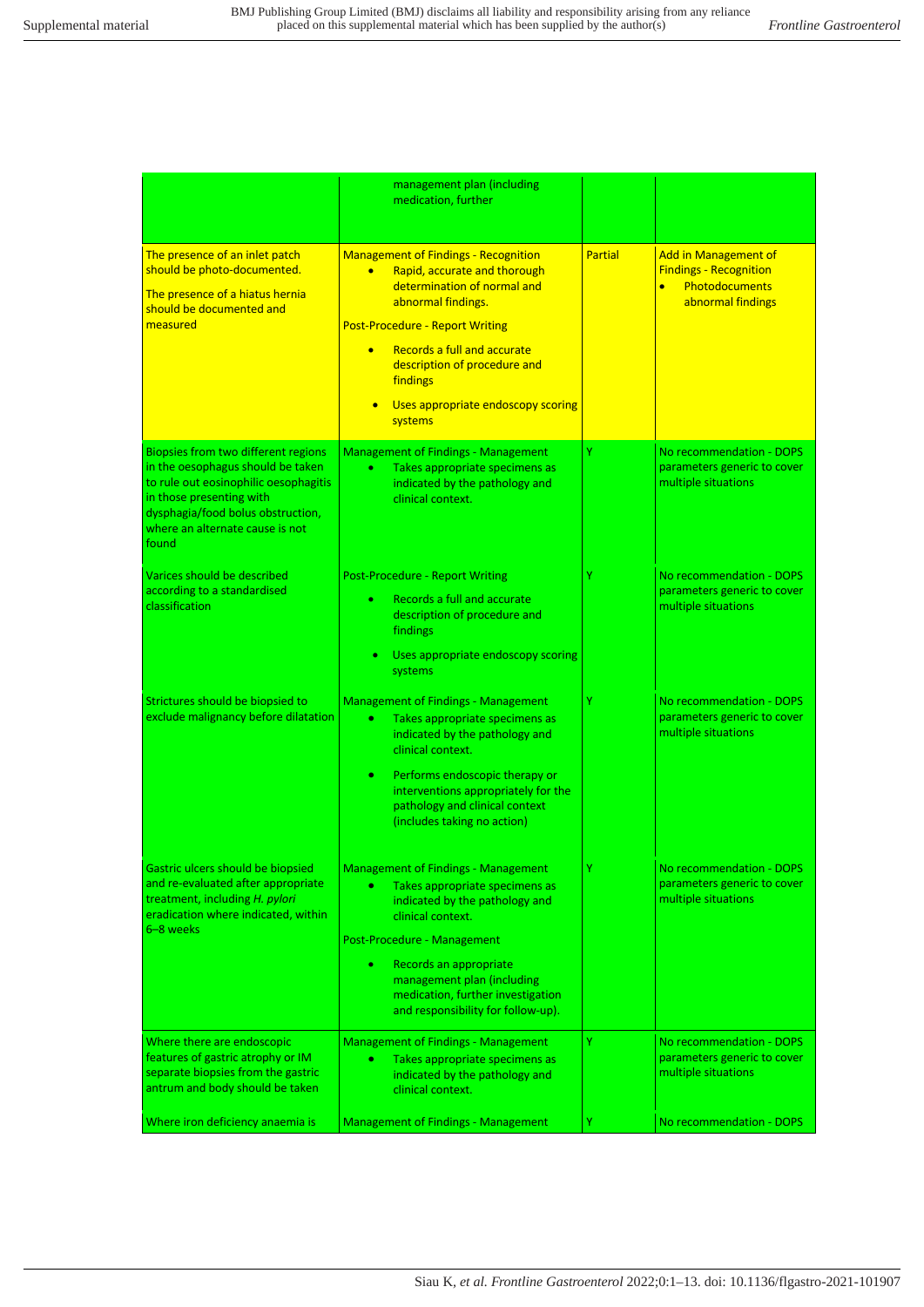| being investigated, separate biopsies<br>from the gastric antrum and body<br>should be taken, as well as duodenal<br>specimens if coeliac serology is<br>positive or has not been previously<br>measured       | $\bullet$<br>Takes appropriate specimens as<br>indicated by the pathology and<br>clinical context.                                                                                                                                                                                                                                  |                | parameters generic to cover<br>multiple situations                                                                      |
|----------------------------------------------------------------------------------------------------------------------------------------------------------------------------------------------------------------|-------------------------------------------------------------------------------------------------------------------------------------------------------------------------------------------------------------------------------------------------------------------------------------------------------------------------------------|----------------|-------------------------------------------------------------------------------------------------------------------------|
| Where gastric or duodenal ulcers are<br>identified, H. pylori should be tested<br>and eradicated if positive                                                                                                   | <b>Management of Findings - Management</b><br>Takes appropriate specimens as<br>۰<br>indicated by the pathology and<br>clinical context.                                                                                                                                                                                            |                |                                                                                                                         |
| The presence of gastric polyps<br>should be recorded, with the<br>number, size, location and<br>morphology described, and<br>representative biopsies taken                                                     | <b>Post-Procedure - Report Writing</b><br>Records a full and accurate<br>٠<br>description of procedure and<br>findings<br>Uses appropriate endoscopy scoring<br>systems<br><b>Management of Findings - Management</b><br>Takes appropriate specimens as<br>٠<br>indicated by the pathology and<br>clinical context.                 | Ÿ              | No recommendation - DOPS<br>parameters generic to cover<br>multiple situations                                          |
| Where coeliac disease is suspected,<br>a minimum of four biopsies should<br>be taken, including representative<br>specimens from the second part of<br>the duodenum and at least one from<br>the duodenal bulb | <b>Management of Findings - Management</b><br>Takes appropriate specimens as<br>$\bullet$<br>indicated by the pathology and<br>clinical context.                                                                                                                                                                                    | Ÿ              | No recommendation - DOPS<br>parameters generic to cover<br>multiple situations                                          |
| A malignant looking lesion should be<br>described, photo documented and a<br>minimum of six biopsies taken                                                                                                     | <b>Post-Procedure - Report Writing</b><br>Records a full and accurate<br>$\bullet$<br>description of procedure and<br>findings<br>Uses appropriate endoscopy scoring<br>systems<br><b>Management of Findings - Management</b><br>Takes appropriate specimens as<br>$\bullet$<br>indicated by the pathology and<br>clinical context. | <b>Partial</b> | <b>Add in Management of</b><br><b>Findings - Recognition</b><br><b>Photodocuments</b><br>$\bullet$<br>abnormal findings |
| After OGD readmission, mortality<br>and complications should be audited                                                                                                                                        | N/A                                                                                                                                                                                                                                                                                                                                 |                |                                                                                                                         |
| A report summarising the endoscopy<br>findings and recommendations<br>should be produced and the key<br>information provided to the patient<br>before discharge                                                | <b>Post-Procedure - Report Writing</b><br>Records a full and accurate<br>description of procedure and<br>findings<br><b>ENTS - Communication &amp; Teamwork</b><br>Clear communication of results and<br>management plan with patient<br>and/or carers                                                                              | Ÿ              | No recommendation                                                                                                       |
| A method for ensuring histological<br>results are processed must be in                                                                                                                                         | N/A                                                                                                                                                                                                                                                                                                                                 |                |                                                                                                                         |